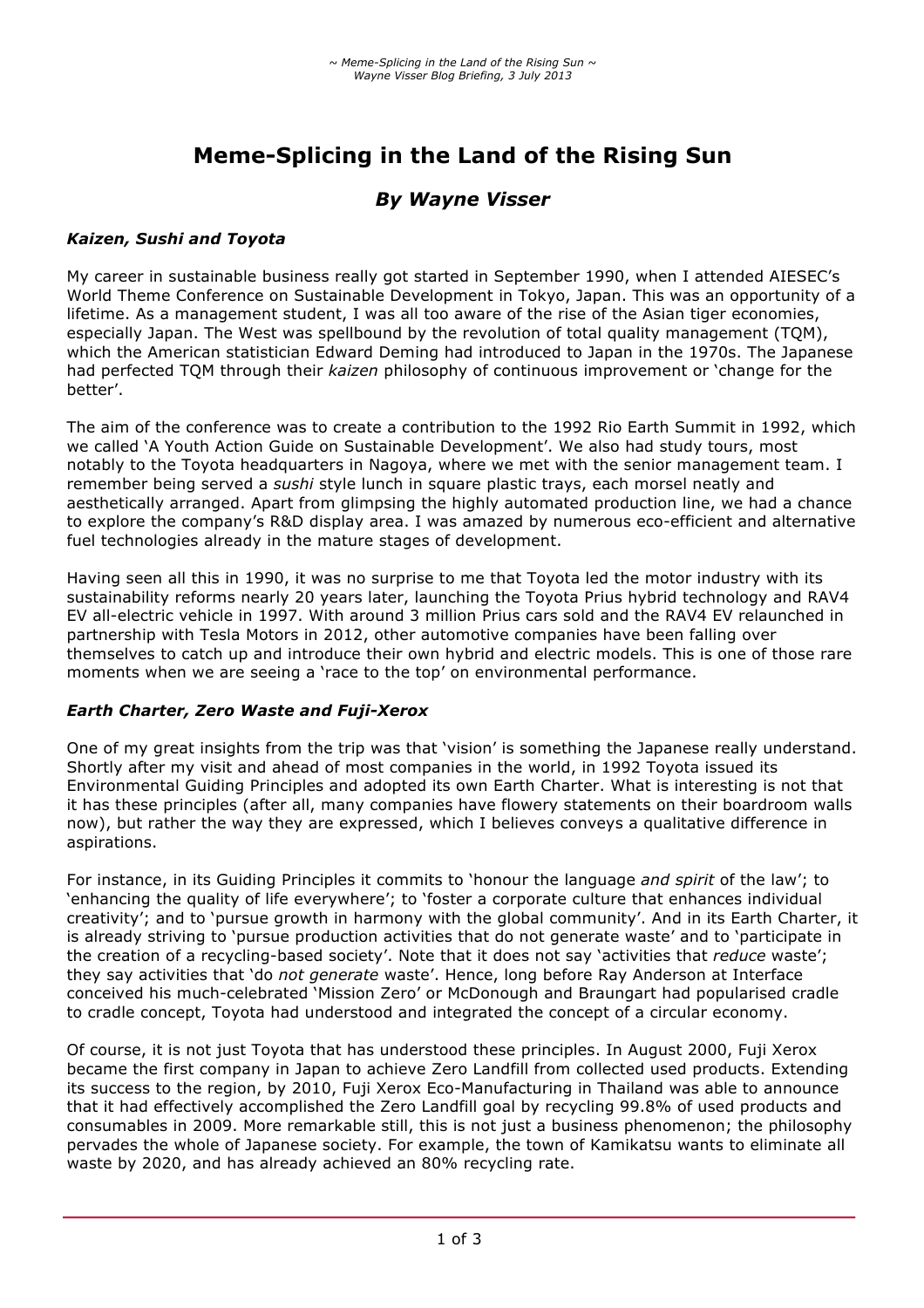### *Eco-accounting, Kyosei and Canon*

Japan has also led in the field of sustainability reporting in general, and environmental auditing and accounting in particular. As far back as 1993, the Japanese Institute of Certified Public Accountants (JICPA) set up an Environmental Auditing Subcommittee. In May 2000, the Environmental Agency (now the Ministry of Environment) published an Environmental Accounting Guideline, which was updated in 2005. It also published Environmental Reporting Guidelines in 2001.

The West often arrogantly believes that it seeded the social responsibility movement. Fujio Mitarai, president and Chairman of Canon, sheds some light on this. 'I was somewhat puzzled when I first encountered the term CSR,' he says. 'In Japan, whenever something is introduced as an acronym of a concept expressed in English, we tend to view it as an entirely new and novel idea. The moment we translate the term into Japanese, however, we soon realise that, more often than not, it is a concept that we have long been familiar with. This, too, is the case with the term 'corporate social responsibility'.<sup>i</sup>

In fact, Canon's first president, Takeshi Mitarai, introduced three guiding principles during the 1940s, which are not a million miles away from today's concept of sustainable business. They were: 'health first', which stresses the importance of healthy and happy employees; 'familism', to nurture a spirit of harmony between workers based on trust and understanding; and 'meritocracy', to ensure that employees are evaluated fairly for the abilities and skills they bring to their jobs. Today, these principles are embodied in Canon's corporate philosophy of *kyosei*, which they define as 'living and working together for the common good'. That is as good a definition of sustainable business as you'll ever find.

#### *Investing in a Low Carbon Future*

There are many other Japanese cultural memes to draw inspiration from. For example, there is the *tokugawa* sustainable forest management practice that started around 1700 in response to deforestation, and continued to evolve for the next 150 years. Another example is the *sanpo yoshi* business philosophy practised by merchants in the Edo period (1603–1868); this literally means 'three-way good': the notion that business should benefit the company, the customer and society.<sup>ii</sup> Even the English concept of 'glocality' has Japanese origins – from *dochakuka*, which simply means global localisation.

Almost every week we see sustainable innovations coming out of Japan, and it is no coincidence. The Japanese government is strategically investing in clean technology in the same way that it invested in the motor industry in the 1970s and the micro-electronics industry in the 1980s. To give just one example, the Mitsubishi Chemical Corporation has develop a product called ALPOLIC®/gioa®, a combination of thin-film solar cells and aluminium plastic composite panels. The new building material enables effective photovoltaic generation on vertical walls.

Of course, Japan is not immune from irresponsible business practices, as we know from the Minamata chemical accident in in the 1950s and the Fukushima nuclear disaster in 2011. However, I believe that culture, values and philosophy are more enduring drivers of long-term success than short-term greed and negligence, and that Japan will rise again as one of the leaders of our postindustrial, low-carbon economy.

#### **Article reference**

Visser, W. (2013) Meme-Splicing in the Land of the Rising Sun, *Wayne Visser Blog Series*, 3 July 2013.